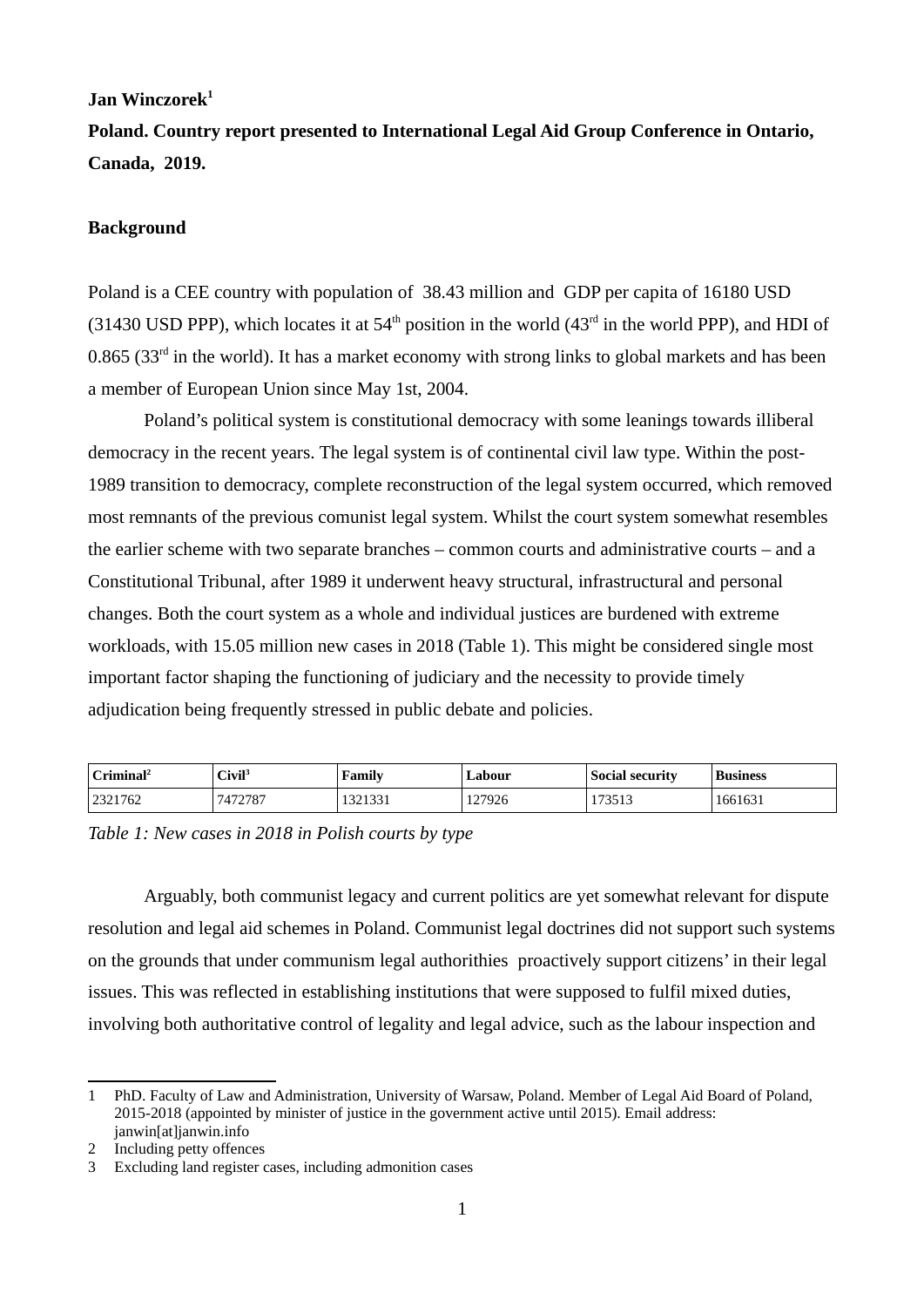the prosecutor's office (prokuratura). In reality the advice function was considered at best secondary, and today plays a role only in some such institutions.

Another element of both communist and continental legal system, relevant for legal aid in Poland are leanings towards inquisitioralism in court procedures. Whilst ebb and flow of reforms of court procedures can be observed, in principle the courts are supposed to provide certain orientation to self-represented litigants. Given said heavy workloads of courts and high expectations of justices' neutrality towards parties, it is unlikely that this function is in fact achieved. Participants of court proceedings are thus heavily reliant on commercial and – to lesser extent – unpaid legal aid. Some basic functions of aiding navigation in the court system were entrusted with courts' client service centers (BOI), but these do not provide legal advice or information.

Alternative dispute resolution is not a popular option in Poland, despite fairly inviting legal regulation and established infrastructure of mediation. Whilst in the recent years, in all types of disputes, prevalence of mediation has been increasing, its overall contribution towards resolving legal disputes is minimal. In 2017, in 8018 civil cases there was an attempt of court mediation and in 5699 family cases mediation was completed. Statistics of out-of-court mediation is not available, but there isn't a reason to think that it is widely practiced. Both phenomena might have sociocultural explanations.

Despite these adverse circumstances, legal aid has recently entered the agenda of mainstream politics. Establishing a legal aid scheme has been part of the program of the liberalconservative government ruling until 2015, as expressed by high-level political retoric and initiatives, including establishment of our-of-court legal aid scheme in 2015. The interest is continued by current government in line with its general and highly controversial activity in the field of justice. Particularly vivid interest has been expressed by the President of the Republic, who has made the issue one of the elements of his electoral campaign and initiated the reform of out-ofcourt legal aid system in 2018.

As of April 2019, two separate schemes of legal aid exist in Poland along with variety of independent and uncoordinated initiatives to deliver legal aid and legal information. The first scheme is the court-operated, narrow and limited representation service. The second scheme is the wide and easily accessible out-of court legal advice system. The latter is supplemented by many independent initiatives to provide advice, undertaken by both public and non-public entities.

# **1. Primary legal aid**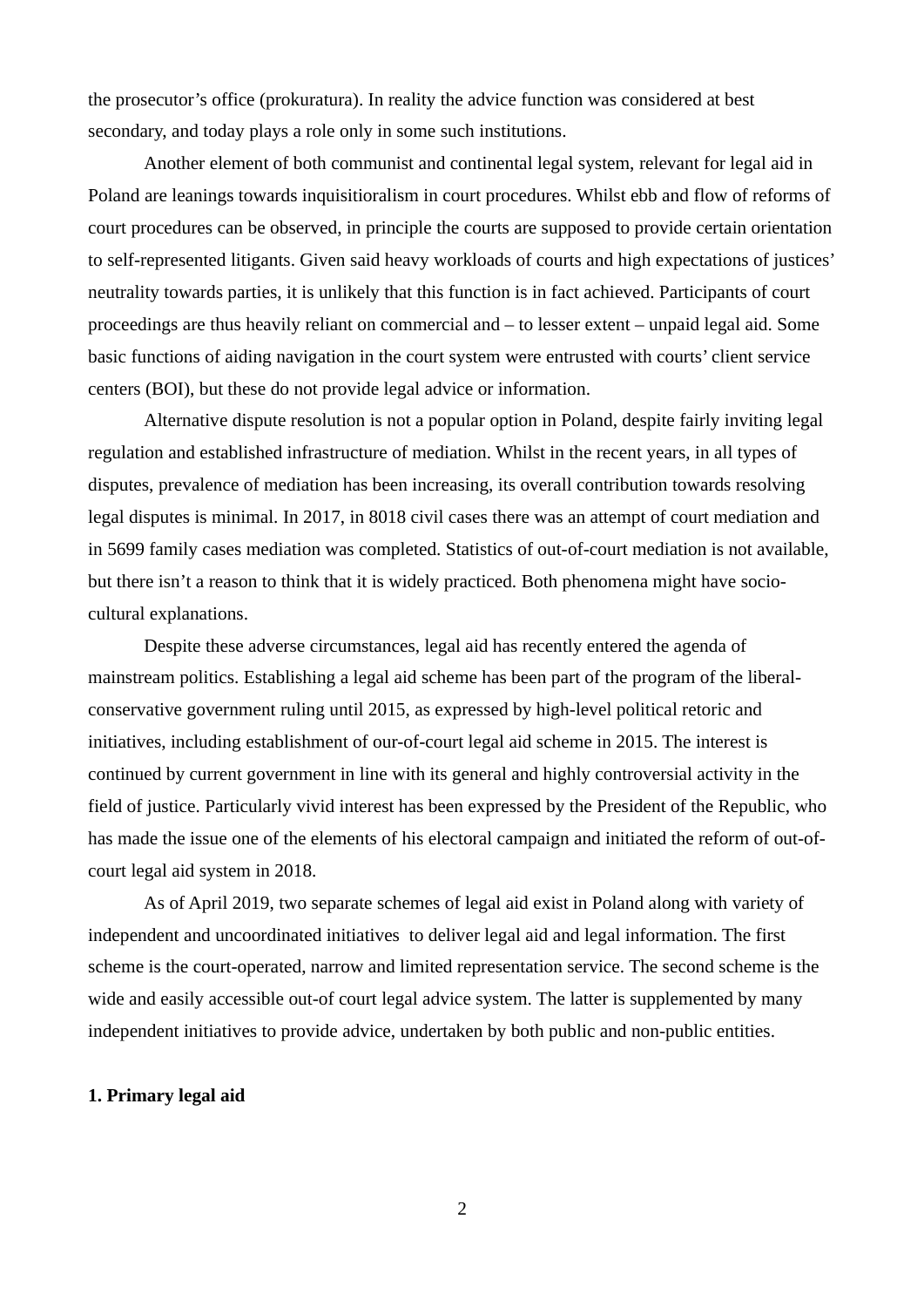Not unlike other countries that underwent a transition from communism to a democracy, after the collapse of authoritarian regime Poland did not have a primary legal aid system. For years, the necessity to provide citizens with unpaid scheme has been a topic of public debate perpetuated by activists' solicitation. These efforts were long unsucessful, with expected high cost of such a scheme being cited as an important obstacle. A major breakthrough came only in 2015 when a law on "unpaid legal advice and public legal education" was enacted by then-ruling liberal-conservative coalition, establishing an out of court legal aid system effective 1 January 2016. Fears regarding possible high cost and potential negative impact of the scheme on legal services market still reverberated, leading to radical decisions to curb its scope and functioning. This in turn has led to system's many dysfunctions. Following widespread criticism, the system underwent significant overahaul only three years later under the rule of current conservative-populist government.

This report first discusses the state of affairs under previous law and then turns to system's new version.

#### **a. Before 1 January 2019**

Provision of aid was entrusted to extensive network of legal aid offices. The system comprised 1525 such offices distributed evenly across the country following population density (one office per 25000 inhabitants). Offices were managed by all 380 powiats – middle range local self-government entities, comprising rural areas, towns and cities. Powiats were responsible for providing rooms and equipment to offices using funds from government subsidies. System budget was capped at 94,18 mln PLN (approx. 21,95 mln EUR) and indexed yearly in a 10-year budget programming system, to reach 116,02 mln PLN (27,04 mln EUR in 2016 exchange rate) in 2025. Indirect costs were fixed as 3% of the subsidy.

Aid was provided by two types of providers: members of the two Polish bar associations: advocates and legal advisers, and NGOs employing legal advisers or paralegals meeting established criteria. In the former case, advisers were selected on random basis from those bar members who volunteered to work in the system. In the latter, competitive public tenders were organized by powiats, which used scoring mechanisms to evaluate price, proposed advice programmes and NGOs potential.

Only limited types of service were provided. Beneficiaries could obtain legal advice and information. Aid providers could also prepare draft motions to start legal proceedings for beneficiaries if the case required that. Other types of legal drafting were not provided, nor was representation (including representation before administrative bodies) and alternative dispute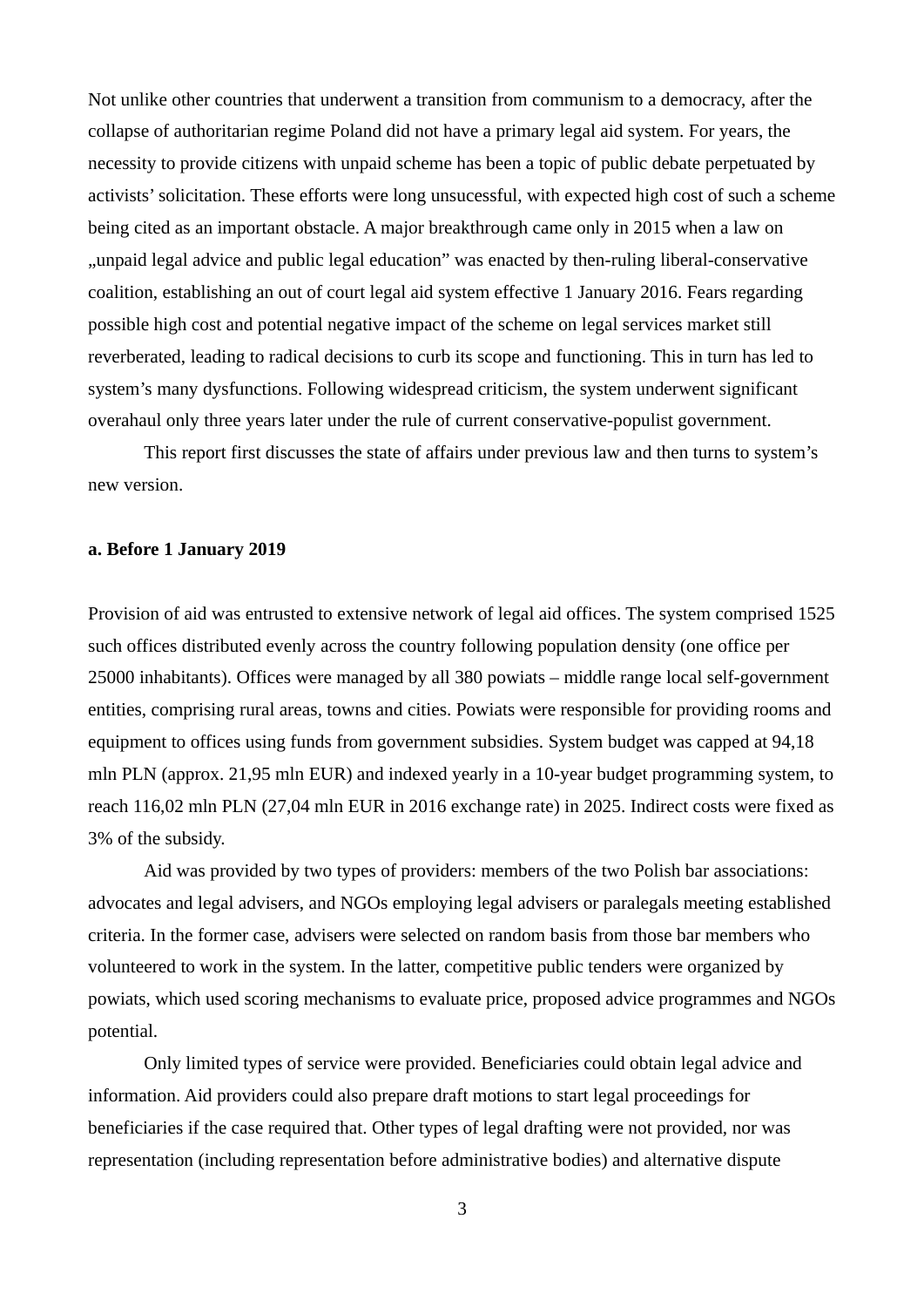resolution mechanisms. Mode of delivery was stationary, the system provided no distance or electronic mode of contact with aid providers, established no method of information delivery and excluded the possibility of outreach service. Neither referral nor triage system were created to provide integrated social services.

The most controversial aspect of the system before 2019 were eligiblity criteria. Only few, narrow categories of individuals were eligible to obtain advice and the law had no obvious substantial objective. The list included persons under 26 years of age and over 65 years of age, war veterans and combatants, persons who were found eligible for receiving social aid, victims of natural disasters and catastrophies, holders of "large family cards" (persons having the custody over 3 or more children) and pregnant women (but only on issues related to pregnancy and maternity). These criteria resulted from a concern that the neccessity to verify eligibility might be burdensome for public administration, compared with relatively simple nature of advice. To avoid this, the entitlement to receive aid was awarded only to those types of individuals, whose status could easily be determined on the basis of commonly issued documents.

All in all, approximately 30% of adult population was covered by the scheme and idiosyncratic eligibility criteria turned out to be highly dysfunctional. While persons clearly in need of legal advice, such as the homeless, the unemployed and persons with disabilities were denied advice, some better-off groups groups, like retirees with good income, could use the system. Importantly, no coordination whatsoever was provided with mechanisms of secondary legal aid (awarded by courts). This might have led to situations when aid has been discontinued after the case reached court level, or refusal to award access to aid in the out-of-court system combined with such awards in courts. No systematic evidence of such dysfunctions is yet available.

The system proved to be grossly ineffective. According to data gathered by Ministry of Justice, in the years 2016 and 2017 approx. 442417 and 456355 instances of advice took place, in the benefit of, respectively, 379521 and 388733 individuals. While scale of utilisation of individual offices varies, on the average said numbers translate into less than 1 person per day per office. In money terms, due to fixed budgeting and remunaration of aid providers on hourly basis regardless of the number of clients served, cost of single episode of advice turned out to be much higher than expected, coming to 212,86 PLN in 2016 and 207,62 PLN in 2017, instead of 63 PLN as planned.

Most of service was utilised by persons under 26 and over 65 (more than 70% of all users in 2016 and 2017). The most prevalent topics of advice were civil law (except property law and inheritance) (28,9%, of all instances of advice), inheritance (17%), property law (12,8%) and family law (including alimony and divorce) (22,5%). Most advice was simple – in about 50% of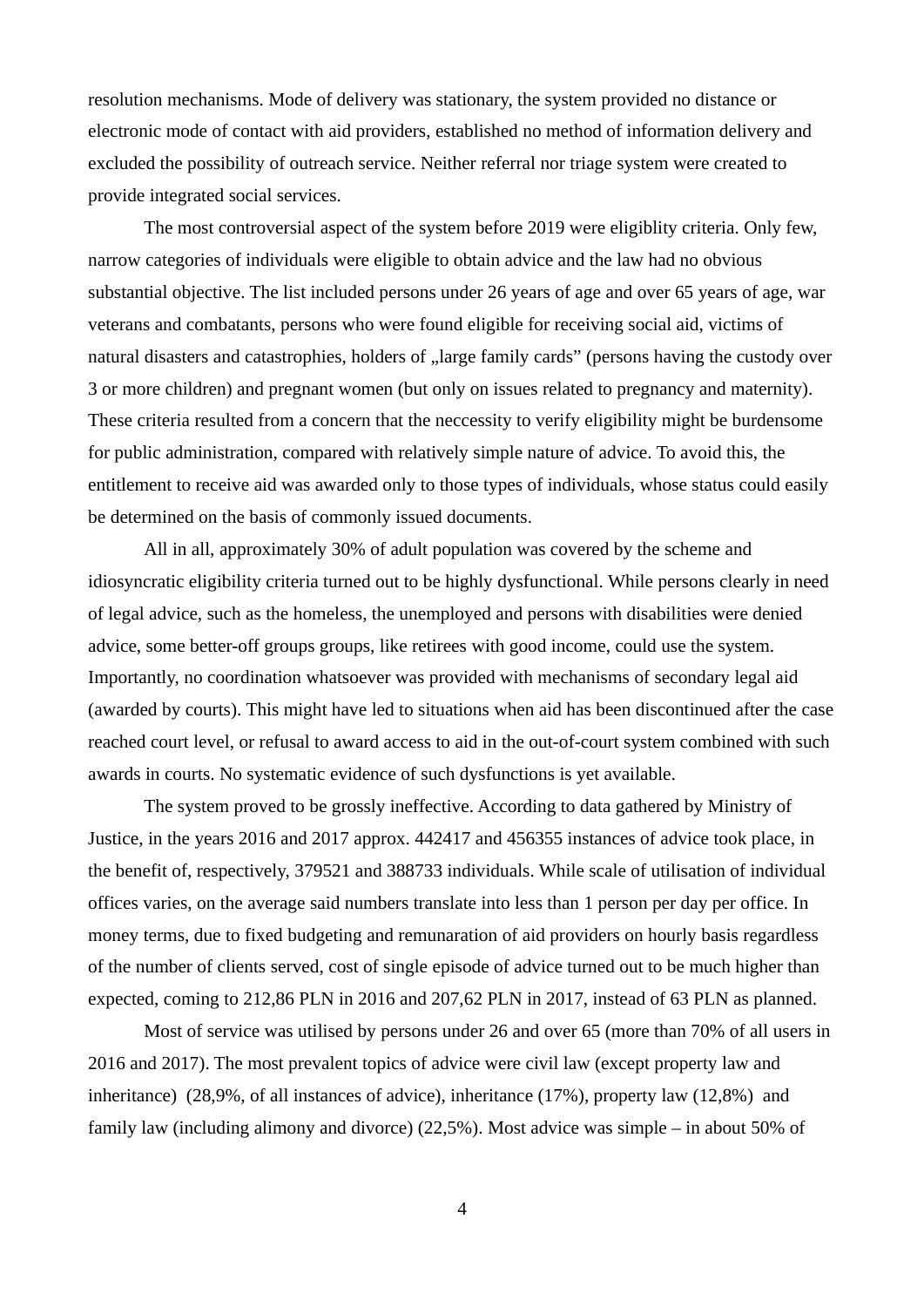instances of advice delivery, duration of advice session was below 30 minutes, and in less than 14% instances of advice clients were helped in preparing a legal document.

Reasons for limited utilisation of the system are likely to be complex, but single most important factor contributing to it was flawed regulation of eligibility criteria. Not without consequences were also limited types of service provided and conservative channels of its delivery. This nothwithstanding, establishment of the system in 2015 brought major changes in state policies and decisionmakers' understanding of the issue of access to justice.

### **b. After 1 January 2019**

Following widespread criticism of the original system, significant changes were introduced in 2018, effective 1 January 2019. The structure of the system with 1525 offices was preserved, and so was financing scheme and duties imposed on powiats. Budget remained unchanged compared to initial plans, but following demands of powiat authorithies indirect costs were increased to 7%.

Two new types of advice providers were introduced, along with new types of service. Mediators are to provide mediation service and NGOs specializing in citizens' advice are expected to deliver citizens advice. Altogether, 4 types of service providers are currently involved with the system. Certain elements of outreach service are now permissible, and a basic mechanism of referrals to social service providers has been introduced. Powiats were made responsible for poroviding legal education to citizens, and part of the increased indirect funding is supposed to be used towards this end.

The biggest change pertains to eligibility criteria. Previous limitations were abolished and now the system is effectively available to anyone (upon a declaration that the beneficiary is unable to cover the expenses himself).

Whilst many changes could be applauded, it is to early to say if new law becomes more effective than the old one. It is clear that some of the hitherto deficits remain. The system is still not sufficiently coupled with other public services, particularly legal aid outside the system and secondary legal aid. Referrals system is limited, and despite introduction of outreach service elements, distance advice and information is not available.

Largely unaddressed remain the issues of legal information and legal education. Whilst under new law some funds are allocated towards legal education needs, justified fears exist that its implementation will not be highly effective because of limited competence in these matters available to powiats. No statewide programme of legal education has been created, nor is there a public body responsible to provide one.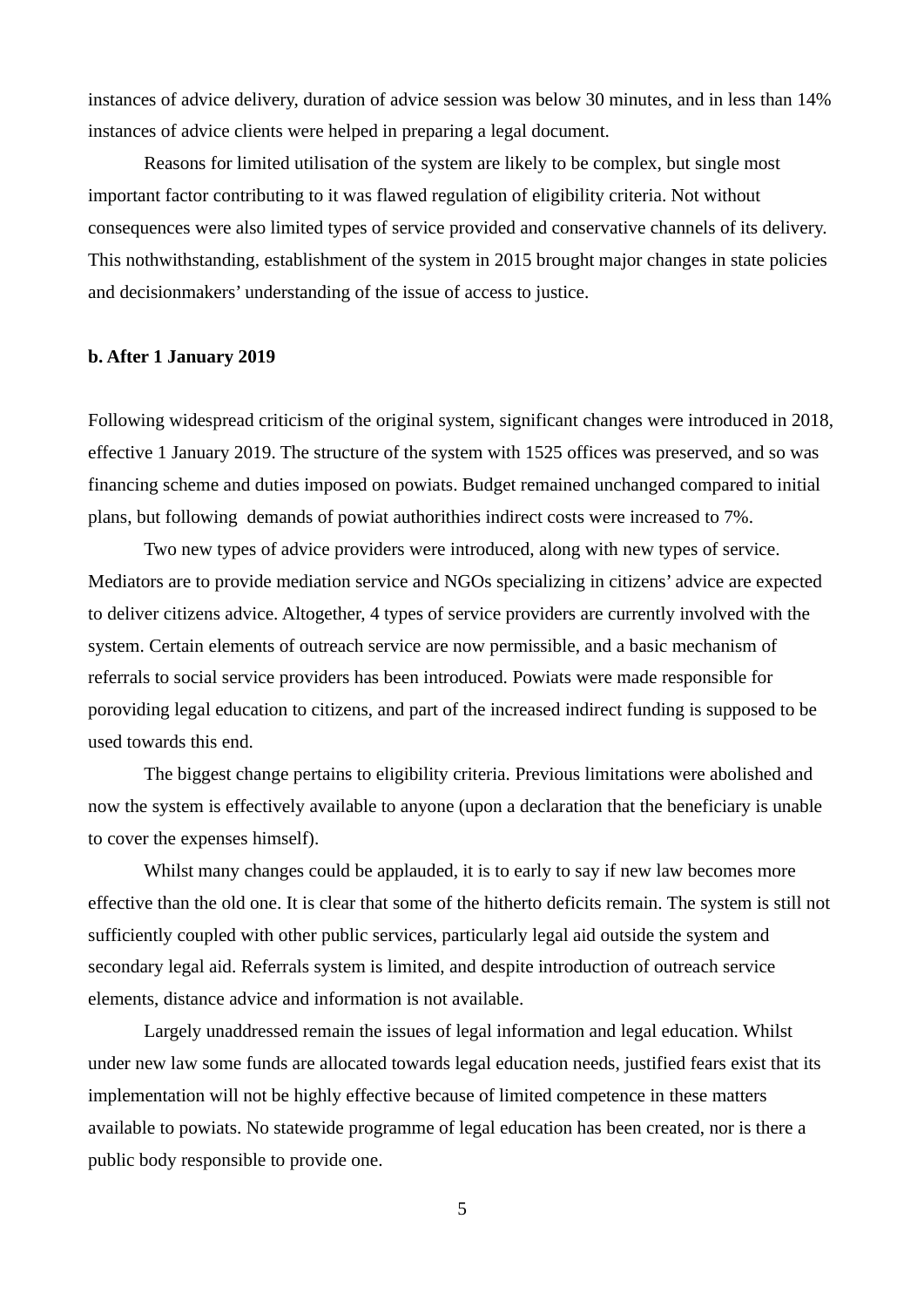#### **2. Primary legal aid outside the system**

Despite establishment of a new primary legal aid system, after 2015 multiple hitherto channels of service delivery were not liquidated. These include range of public and private service providers and aid types, and overall still deliver significant amount of service, particularly in the specialized fields. As of April 2019, no official plans are known as to abolishing these schemes or their merging with legal advice system.

Providers of primary aid outside of the system can be divided into three groups – public bodies, whose traditions of providing specialized legal advice long predate establishment of the system and who continue to deliver it, NGOs specializing in providing advice to select categories of beneficiaries with special needs (like victims or immigrants) and NGOs offering general advice. Introduction of the system changed the situation for all of them, but generalists are the most affected, often facing extintion of hitherto funding opportunities and the need to restructure their operations or competing for funding under the new scheme. This turned out to be particularly problematic for some such organizations due to the limitations of the state scheme, forcing them to restructure their advice programmes on new assumptions.

Parallel provision of aid by different providers is at the same time informative for a study of demand creation and management. Establishment of independent advice schemes clearly resulted from state's prolonged disregard for the issue of legal aid, which incentivised NGOs to seek independent remedies and funding schemes. This has led to establishment of demand for independent legal service and pathways of resolving legal problems. Introduction of the new system in 2015 (effective 2016) could be seen as a natural experiment with redirecting demand for legal aid and related services to new providers.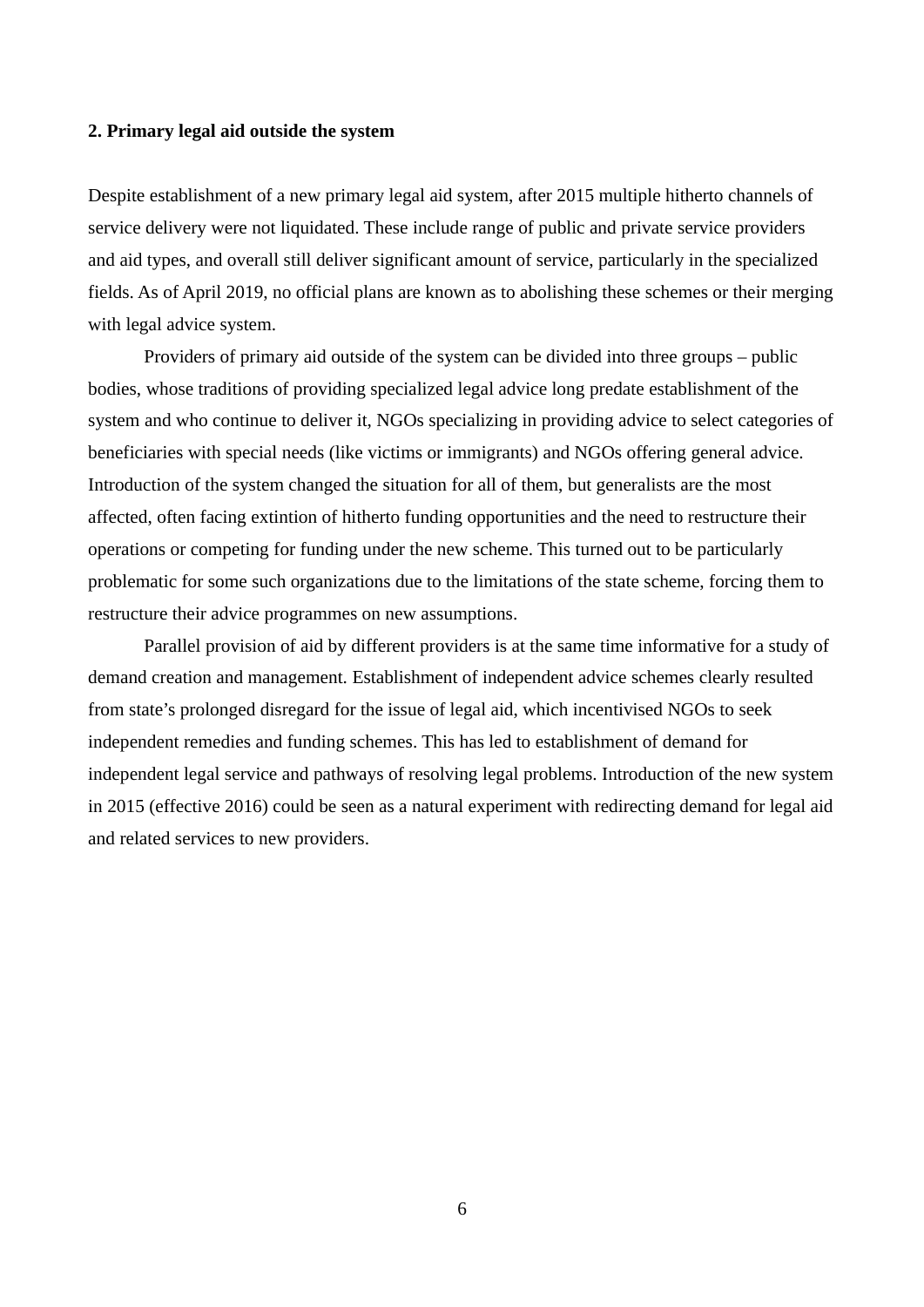| Institution                                                                                        | <b>Type of advice</b>              | <b>Statistical category</b>                                                                                                                 | Number of advice instances or<br>applications for advice |                 |         |        | <b>Change</b><br>$\frac{9}{6}$ <sup>4</sup> |
|----------------------------------------------------------------------------------------------------|------------------------------------|---------------------------------------------------------------------------------------------------------------------------------------------|----------------------------------------------------------|-----------------|---------|--------|---------------------------------------------|
|                                                                                                    |                                    |                                                                                                                                             | 2014                                                     | 2015            | 2016    | 2017   |                                             |
| State Labour Inspection                                                                            | Labour law                         | Number of instances of advice in 939000<br>Labour Inspection's offices and<br>in the course of on-site<br>inspections                       |                                                          | 1043400 994500  |         | 906300 | $-4,12$                                     |
|                                                                                                    |                                    | Number of instances of advice in 725000<br>Labour Inspection's offices only                                                                 |                                                          | 408400          | 400200  | 510500 | $-19,64$                                    |
| Organizational units of social<br>aid and integration                                              | law                                | Family law, social Number of families provided<br>with specialised service (legal<br>aid, psychological aid, family<br>advice) <sup>5</sup> | 138823                                                   | 132097          | 113596  | 108557 | $-18,00$                                    |
| Powiat Consumer Ombudsmen                                                                          | Consumer law<br>(generally)        | Number of instances of advice                                                                                                               | 493639                                                   | 500978          | 494878  | Ind    | $-0,49$                                     |
| Patients' Rights Ombudsman                                                                         | Health law                         | Number of registered motions                                                                                                                | 65339                                                    | 71366           | 68832   | 61218  | $-4,87$                                     |
| Psychiatric Patients' Rights'<br>Ombudsman                                                         | Health law in<br>psychiatry        | Number of complaints and<br>motions                                                                                                         | nd                                                       | 9492            | 8212    | 5257   | $-29,05$                                    |
| Ombudsman                                                                                          | Human rights                       | New cases accepted                                                                                                                          | 26470                                                    | 27376           | 24360   | 22800  | $-12,42$                                    |
| Children's Rights Ombudsman                                                                        | Children's rights                  | New cases filed                                                                                                                             | 48818                                                    | 49674           | 46213   | 39182  | $-13,30$                                    |
| University Law Clinics<br>associated with FUPP                                                     | General                            | New cases accepted <sup>6</sup>                                                                                                             | 11181                                                    | 10693           | 8424    | 6531   | $-31,63$                                    |
| Financial Inspector <sup>7</sup>                                                                   | Consumer law<br>(financial market) | Number of motions to intervene                                                                                                              | n/a                                                      | 119538          | 16997   | 18803  | n/a                                         |
| Citizens Advice Bureaux<br>associated with ZBPO                                                    | General                            | Number of instances of advice <sup>9</sup>                                                                                                  | 38835                                                    | 36420           | 24449   | 19996  | $-40,94$                                    |
| Consumer Federation (a NGO<br>funded by $UOKiK^{10}$                                               | Consumer law<br>(generally)        | Number of instances of advice                                                                                                               | 56645                                                    | $\sqrt{6}$ 1262 | 63515   | 64772  | 8,80                                        |
| Consumer infoline (funded by<br>UOKiK)                                                             | Consumer law<br>(generally)        | Number of instances of advice                                                                                                               | 8971211                                                  | 70330           | 3845012 | 72021  | 2,4                                         |
| Consumer e-mail response<br>center (funded by UOKiK)                                               | Consumer law<br>(generally)        | Number of instances of advice                                                                                                               | 25565                                                    | 19200           | 22245   | 21050  | $-3,28$                                     |
| Family violence victims'<br>support centres (funded by<br>National Programme of Victim<br>Support) | Criminal law,<br>social law        | Number of persons receiving<br>advice                                                                                                       | 41500                                                    | 42987           | 34778   | 34648  | $-17,82$                                    |

*Table 2: Legal aid outside legal aid system, changes 2014-2017[13](#page-6-9) .* 

As Table 2 shows, after 2016 nearly all providers outside the system experienced diminished demand for their services. These changes were the most profound in entities whose service came closest in form and mechanism of delivery to those in the public scheme, but have not resulted in shutting any of these services. Table informs that large portions of demand for out-of court legal advice are still served in the hitherto schemes. This experience suggests that increase in supply of

<span id="page-6-0"></span><sup>4</sup> Change is calculated as change in averages for the two years preceding and following introduction of legal aid scheme in 2016.

<span id="page-6-1"></span><sup>5</sup> The number refers to both legal aid and other specialist service

<span id="page-6-2"></span><sup>6</sup> The data refers to academic years, not calendar years, respectively: 2013/2014, 2014/2015, 2015/2016, 2016/2017.

<span id="page-6-3"></span><sup>7</sup> Authorithy overseeing consumer rights in financial markets.

<span id="page-6-4"></span><sup>8</sup> Including 11612 motions from the insurance market and 341 – financial market. In the latter the Financial Inspector started its activity on 11 October 2015 r.

<span id="page-6-5"></span><sup>9</sup> In 2014 and 2015 there were 25 offices in the network, in 2016 – 19, in 2017 – 17.

<span id="page-6-6"></span><sup>10</sup> Authorithy protecting market competition and consumer rights.

<span id="page-6-7"></span><sup>11 &</sup>quot;Number of phone calls received".

<span id="page-6-8"></span><sup>12</sup> In 2016 funding reduced by 30% compared to 2015 and 2017.

<span id="page-6-9"></span><sup>13</sup> Source: J. Winczorek, Dostęp do prawa. Ujęcie socjologiczme, Scholar, Warszawa 2019, p. 279 using data from reports by aid providers.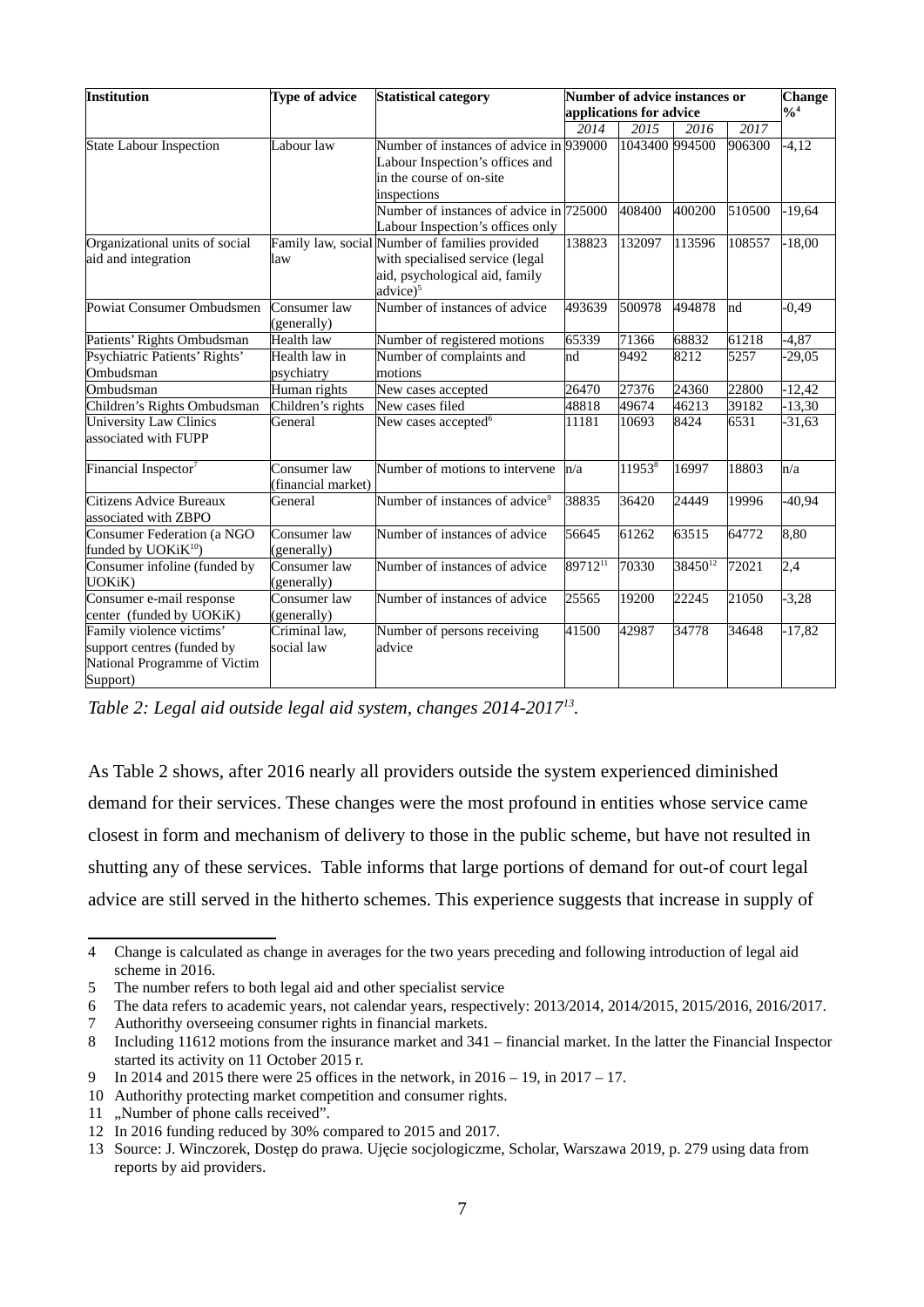service does not, at least i short term, lead to rapid increase in demand for such service, nor does it result in transferring of all demand to new providers.

### **3. Secondary legal aid**

Secondary legal aid in Poland remains strongly rooted in the continental tradition of courtgoverned, decentralized judicare. Representation, which is completely free of charge to beneficiaries, is provided by members of bar associations: advocates and legal advisers who volunteer to be listed as practicioners interested in ex-officio work. They are remunerated according to fixed-fee system, determined by Minister of Justice.

The system is highly decentralised. No central body exists to coordinate provision of secondary legal aid, and criteria of awarding it – albeit in principle based on both merits and financial tests– are somewhat different in different court procedures. It is also reasonable to believe that the common standards of granting aid are interpreted by courts on case-by-case basis, leading to inconsistencies. In any case, formulation of eligibility leaves much space for courts' discretion.

In criminal cases, the procedure is in principle regulated by sec. 78 of Code of Crminal Procedure which underwent some changes in the recent years. It stipulates that represtantation is awarded to the accused if s/he, "duly demonstrates that he is unable to bear the costs of defence without damage to the necessary maintenance of himself or his family". Other than that, unpaid representation must be provided regardless of the accused's financial standing in a number of situations: when the s/he is charged with a felony before District Court, in some cases of psychosocial and sensory disability and when the accused's ability to control her/his own actions appears questionable, when the s/he is juvenile, and when the court finds doing so necessary due to complication of the case. As a consequence, in practice unpaid legal advice is not available to all accused in all cases, and is not available to suspects at the early stages of criminal prosecution.

This regulation runs counter to EU directives and European Court's of Human Rights jurisprudence and so is questionable from the perspective of human rights protection. Despite this, in the last decade only limited and ineffective reforms were undertaken to expand aid's availability. In 2015, an amendment of Code of Criminal Procedure was enacted, according to which unpaid legal representation was to be available to all defendants upon their request, under the condition that if a conviction takes place, the costs of defence are to be recovered from beneficiaries. Even this limited reform was abolished after the 2015 elections and before it effectively came into force, so its effects on availability of legal aid in criminal cases cannot be determined. Another important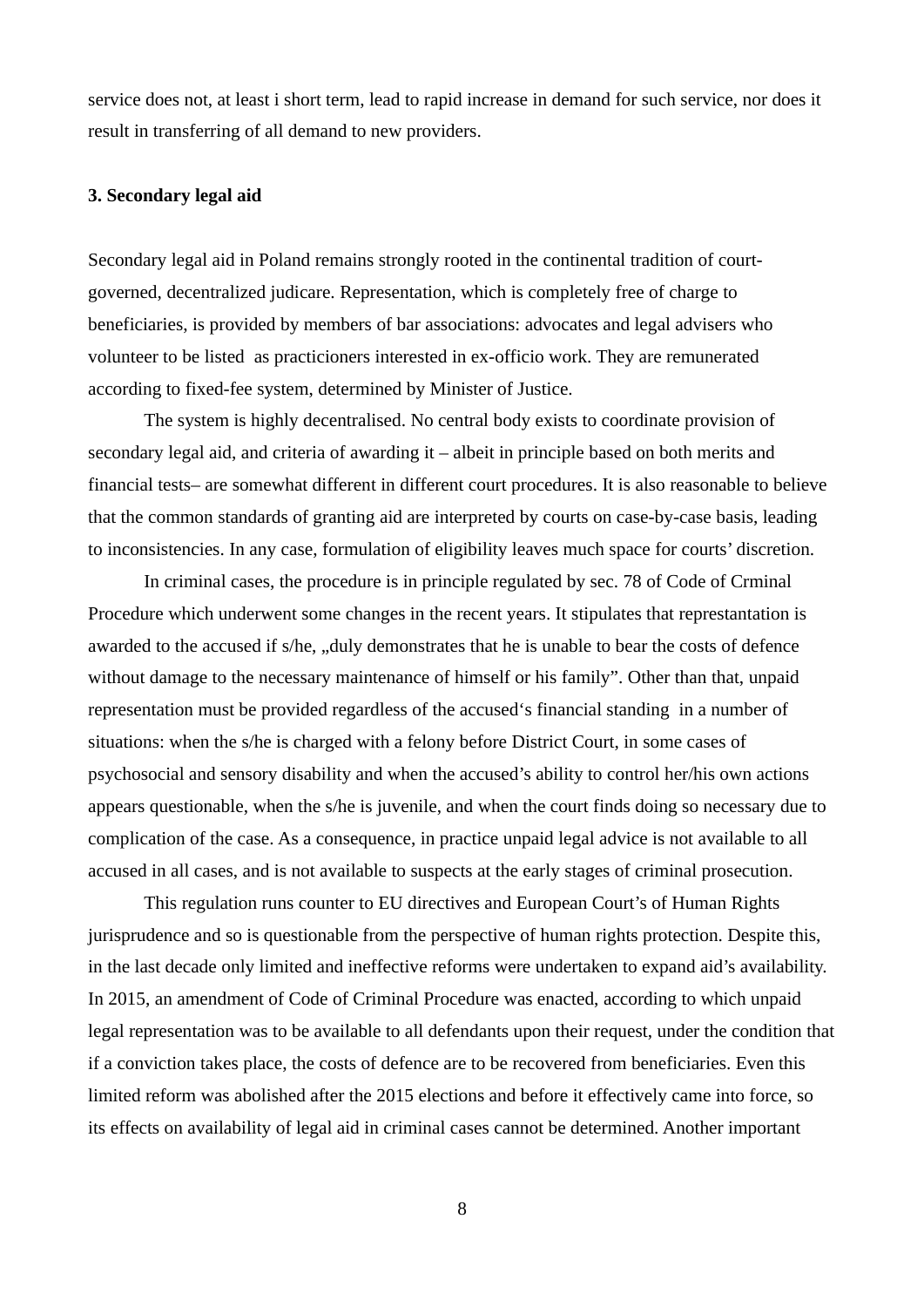regression post-2015 is related to the change in wording of sec. 78 with occurred in the same amendment, as a result of which only the accused (not the suspect) is eligible to receive aid.

In civil cases, legal aid is available under sec. 117 of Code of Civil Procedure to all types of litigants (including legal persons) if they are exempted from paying court fees (fully or in part). Also litigants who were not exempted may apply by filling a motion stating that they "are unable to cover attorney fees without damage to the necessary maintenance of themselves or their family' (natural persons) or if they prove that they ", do not have sufficient funds to cover attorney fees" (legal persons). Decisions to grant representation in this procedure also extend to exemption of court fees.

Motions to award representation might be filed orally during hearings or using a form, which requires applicants to disclose details of their economic situation, including family status, income and property. These statements are subject to evaluation by court. Apart from that, merits test is conducted. The court only awards unpaid representation if it finds that presence of attorney "is needed". Standards of "need" are not determined by law and may include different circumstances of the case and applicant's personal situation.

Apart from criminal and civil matters, legal aid is available in administrative cases, crossborder disputes and proceedings before Constitutional Tribunal. In administrative cases representation is regulated by sec. 246 of Law on Procedure before Administrative Courts. Under it, aid is only available before courts (not administrative bodies), both to natural persons and legal persons. Eligibility criteria, tests and procedures are similar to those in civil cases. Also before the Constitutional Tribunal rules of civil procedure are to be applied accordingly.

Due to decentralised nature of the scheme and imperfections of court statistics, data on number of cases where secondary legal aid was awarded is very limited. Table 3 compiles available data for the years 2013-2017. Numbers for civil cases represent instances when representation was awarded, and numbers for criminal cases – numbers of applications to grant such aid. Success ratios are not known, nor is data for administrative procedures. Juxtaposed with numbers of incoming cases, this statistics suggest that in Poland availability of unpaid representation is low.

|                | Year  |       |       |       |       |  |
|----------------|-------|-------|-------|-------|-------|--|
|                | 2013  | 2014  | 2015  | 2016  | 2017  |  |
| Civil cases    | 11025 | 10420 | 10906 | 11708 | 11600 |  |
| Criminal cases | 58472 | 56191 | 47218 | 46674 | 48592 |  |

*Table 3: Secondary legal aid in civil and criminal cases in Poland*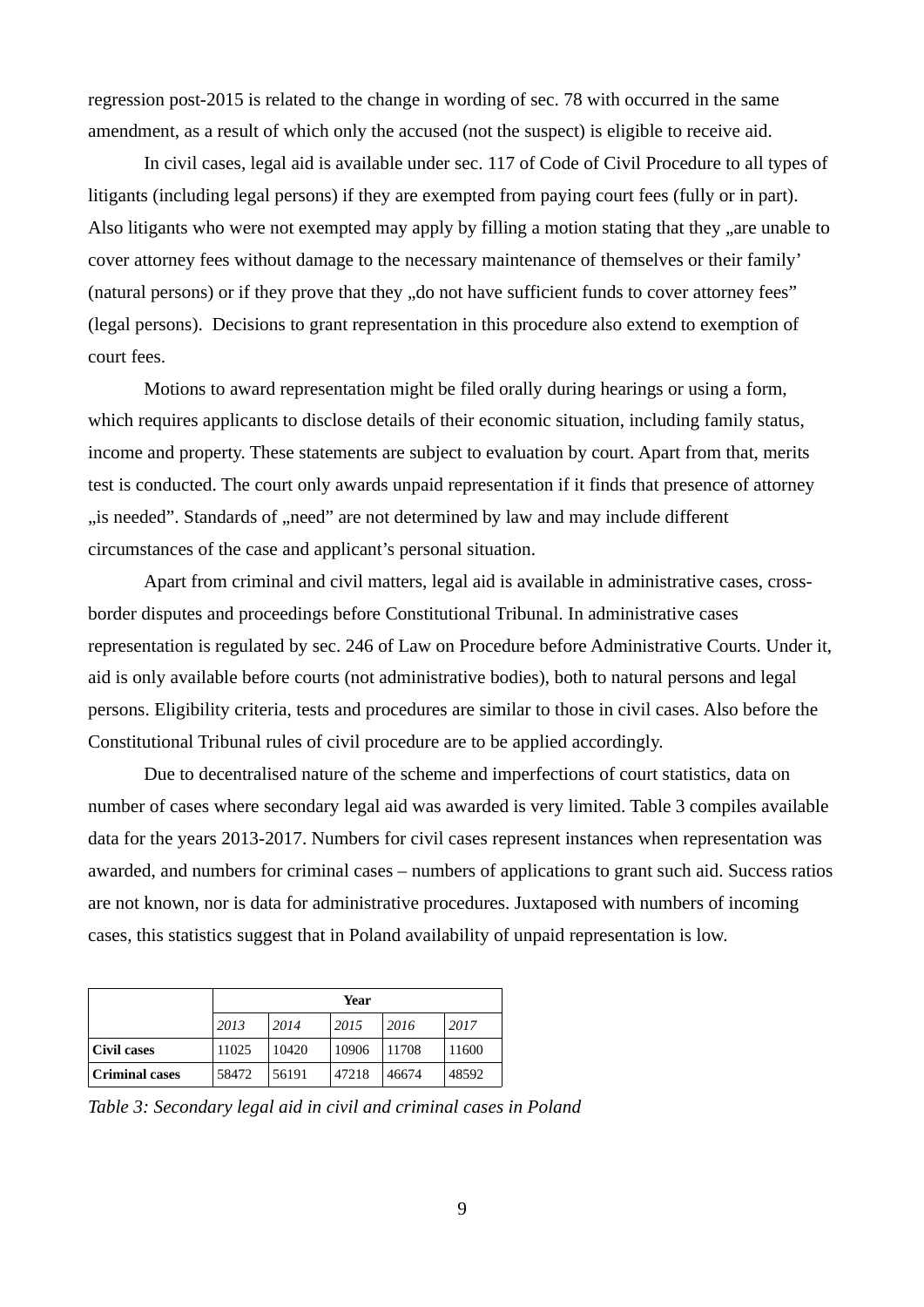# **3. Financing legal aid**

Financing mechanisms of legal aid is different in both schemes. In the system of primary legal aid separate budget exists, as established by law establishing the system. In 2019 the allocated expense comes to 101 mln PLN, which translates into 0,61 EUR per capita. Due to specificity of the financing system based on hourly fees for availability, this also comes close to the amount actually spent on primary legal system. Amounts spent on independent suppliers of legal aid outside of statefunded scheme are hard to calculate.

Secondary legal aid is financed from general budget for courts, but due to financing methodology only rough estimates of amounts spent are known without specialized study. Table 4 indicated amounts allocated to legal aid under the budgetary scheme "18.3.1.6. Access to courts, includig organization of the system and delivery of unpaid legal advice at the stage of court proceedings (ex-officio defense)", which includes legal aid but also expense on Court Clients' Information Offices and other related expenses. Moreover, the increase of allocated funding after 2015 may be an indication of expected spending as a result of the abovementioned amendment of code of criminal procedure (which was later reversed), not actual increase in aid availability and increase in spending.

|      | Total budget allocated to legal aid and<br>system organization |                         | Cost of secondary legal aid in<br>criminal and civil matters as<br>percentage of expense of civic<br>and criminal procedures | Spendings on primary legal aid<br>system |                         |                                |                   |
|------|----------------------------------------------------------------|-------------------------|------------------------------------------------------------------------------------------------------------------------------|------------------------------------------|-------------------------|--------------------------------|-------------------|
|      | <b>Thousands</b><br><b>PLN</b>                                 | <b>Thousands</b><br>EUR | EUR per<br>capita                                                                                                            | Percent                                  | Thousands<br><b>PLN</b> | <b>Thousands</b><br><b>EUR</b> | EUR per<br>capita |
| 2015 | 221284                                                         | 51461                   | 1,34                                                                                                                         | 13,7                                     | na                      | na                             | na                |
| 2016 | 362034                                                         | 82093                   | 2,13                                                                                                                         | 17,35                                    | 94183                   | 21954                          | 0,57              |
| 2017 | 368938                                                         | 83659                   | 2,17                                                                                                                         | 18 (prognosed)                           | 96161                   | 21805                          | 0,56              |
| 2018 | nd                                                             | nd                      | nd                                                                                                                           | nd                                       | 98565                   | 23637                          | 0,62              |
| 2019 | nd                                                             | nd                      | nd                                                                                                                           | na                                       | 100931                  | 23472                          | 0,61              |

*Table 4: Financing of legal aid in Poland*

As rough as these estimates are, the amounts stated in Table 4 indicate that the expense is still much lower than budgets allocated to legal aid in most developed nations, even if purchase power parity is taken into account. Spending on legal aid is also distributed between primary and secondary legal aid in a peculiar proportion. In jurisdictions running mature legal aid systems (like the Netherlands or England and Wales), spending on secondary legal aid is proportionally much higher than